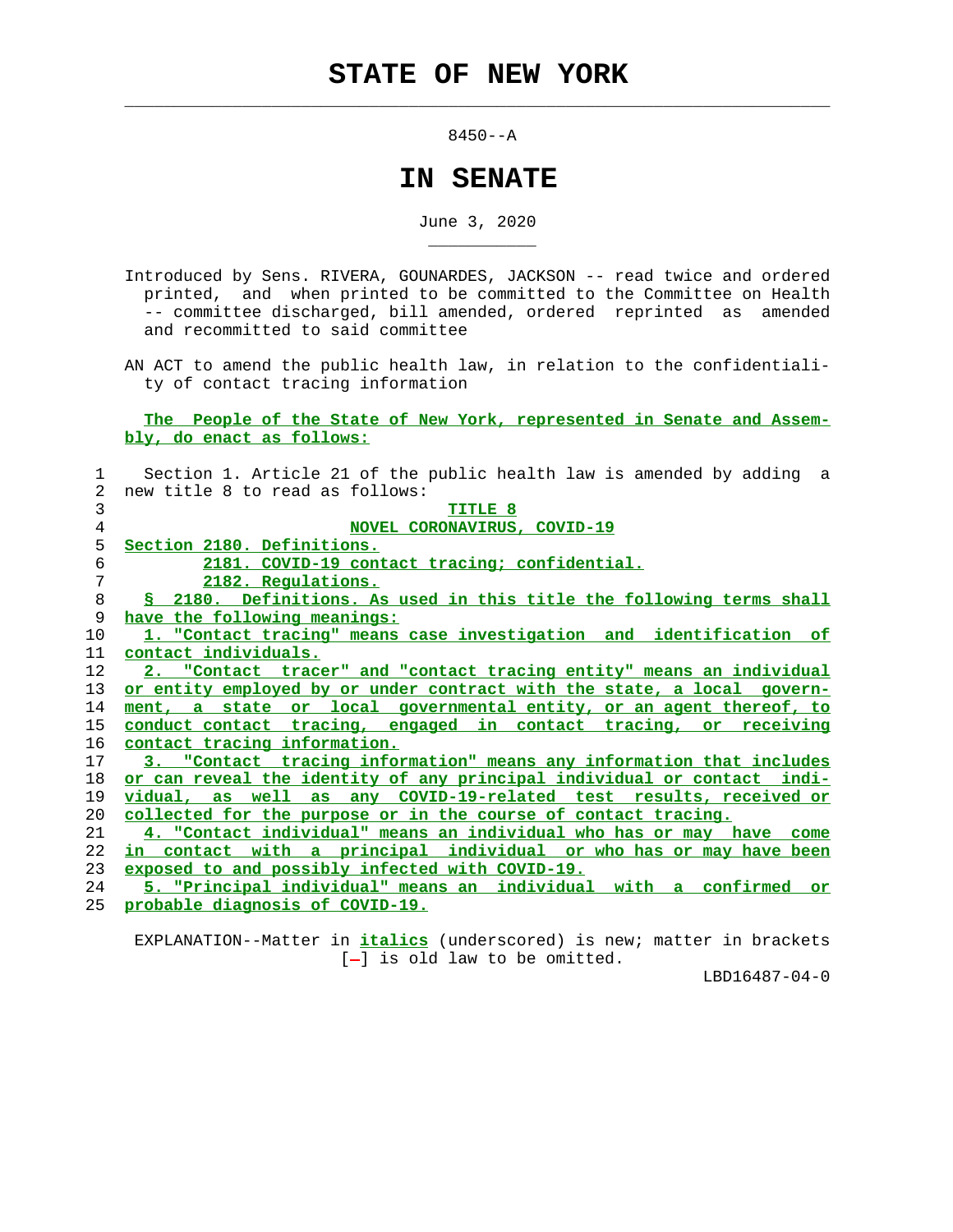S. 8450--A 2

| 1              | 6. "COVID-19" means infection with or the disease caused by the severe                                                                     |
|----------------|--------------------------------------------------------------------------------------------------------------------------------------------|
| 2              | acute respiratory syndrome coronavirus 2 (SARS-CoV-2).                                                                                     |
| 3              | 7. "Immigration authority" means any entity, officer, employee, or                                                                         |
| $\overline{4}$ | government employee or agent thereof charged with enforcement of the                                                                       |
| 5              | federal Immigration and Nationality Act, including the United States                                                                       |
| 6              | Immigration and Customs Enforcement or United States Customs and Border                                                                    |
| 7              | Protection, or any successor legislation or entity.                                                                                        |
| 8              | 8. "De-identified" means, in relation to contact tracing information,                                                                      |
| 9              | that the information cannot identify or be made to identify or be asso-                                                                    |
| 10             | ciated with a particular individual, directly or indirectly and is                                                                         |
| 11             | subject to technical safeguards and policies and procedures that prevent                                                                   |
| 12             | re-identification, whether intentionally or unintentionally, of any                                                                        |
| 13             | <u>individual.</u>                                                                                                                         |
| 14             | S 2181. COVID-19 contact tracing; confidential. 1. All contact trac-                                                                       |
| 15             | ing information shall be kept confidential by any contact tracer and                                                                       |
| 16             | contact tracing entity, and may not be disclosed except as necessary to                                                                    |
| 17             | <u>carry out contact tracing.</u>                                                                                                          |
| 18             | 2. A person may only waive the confidentiality provided for by this                                                                        |
| 19             | section by a written, informed and voluntary waiver, in plain language                                                                     |
| 20             | and not part of any other document. The waiver shall state the scope and                                                                   |
| 21             | limit of the waiver. If a person lacks the capacity to make a waiver, a                                                                    |
| 22             | person authorized to consent to health care for the person, or the                                                                         |
| 23             | person's legal representative, may make the waiver.                                                                                        |
| 24             | 3. A disclosure of contact tracing information authorized under this                                                                       |
| 25             | section shall be limited in scope as to the identity of any individual,                                                                    |
| 26             | the information to be disclosed, and the party to which disclosure may                                                                     |
| 27             | be made, and as necessary to achieve the purpose of the disclosure under                                                                   |
| 28             | this section, and shall not authorize re-disclosure except as explicitly                                                                   |
| 29             | <u>authorized. However, this section does not bar disclosure of contact</u>                                                                |
| 30             | tracing information pertaining to and identifying a principal individual                                                                   |
| 31             | <u>or contact individual by that individual.</u>                                                                                           |
| 32             | 4. (a) This section does not bar otherwise-lawful disclosure of                                                                            |
| 33             | contact tracing information, including aggregate contact tracing infor-                                                                    |
| 34             | mation, that is de-identified. Disclosure under this subdivision<br>shall                                                                  |
| 35             | <u>only be for a public health or public health research purpose.</u>                                                                      |
| 36             | (b) A person or entity may only use de-identified contact tracing                                                                          |
| 37             | information if the person or entity maintains technical safequards and                                                                     |
| 38             | policies and procedures that prevent re-identification, whether inten-                                                                     |
| 39             | tionally or unintentionally, of any individual.                                                                                            |
| 40             | (c) Disclosure under this subdivision shall be only pursuant to                                                                            |
| 41             | approval by the commissioner (or the New York city commissioner of<br>health and mental hygiene in the case of contact tracing information |
| 42<br>43       | collected by or under authority of the New York city department of                                                                         |
| 44             | health and mental hygiene or the New York City health and hospitals                                                                        |
| 45             | corporation) specifying the purpose, nature and scope of the disclosure                                                                    |
| 46             | and measures to ensure that it will comply with this section and the                                                                       |
| 47             | terms of the approval.                                                                                                                     |
| 48             | 5. No law enforcement agent or entity (other than an entity defined in                                                                     |
| 49             | section two of this chapter or an agent thereof) or immigration authori-                                                                   |
| 50             | ty shall be a contact tracer or contact tracing entity or engage in                                                                        |
| 51             | <u>contact tracing.</u>                                                                                                                    |
| 52             | 6. No contact tracer or contact tracing entity may provide contact                                                                         |
| 53             | tracing information to a law enforcement agent or entity (other than an                                                                    |
| 54             | entity defined in section two of this chapter or an agent thereof) or                                                                      |
| 55             | immigration authority. Without consent under subdivision two of this                                                                       |
| 56             | section, contact tracing information and any evidence derived therefrom                                                                    |
|                |                                                                                                                                            |